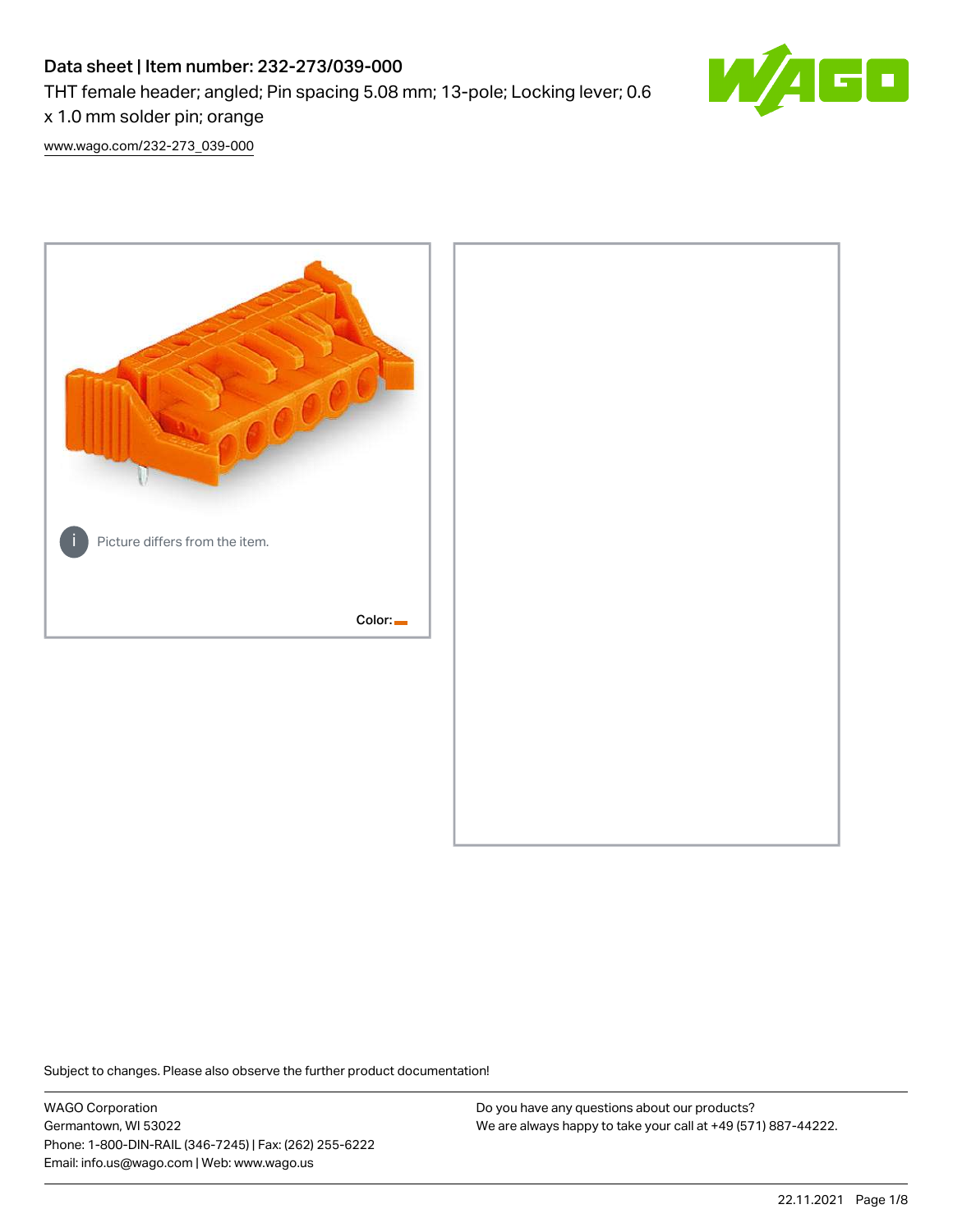

Dimensions in mm

L = pole no. x pin spacing

Distance to first solder pin: 2.2 mm

2- to 3-pole female connectors – one latch only

#### Item description

- **Horizontal or vertical PCB mounting via straight or angled solder pins**
- For board-to-board and board-to-wire connections
- $\blacksquare$ Touch-proof PCB outputs
- $\blacksquare$ Easy-to-identify PCB inputs and outputs
- **Now With coding fingers**

Subject to changes. Please also observe the further product documentation!

WAGO Corporation Germantown, WI 53022 Phone: 1-800-DIN-RAIL (346-7245) | Fax: (262) 255-6222 Email: info.us@wago.com | Web: www.wago.us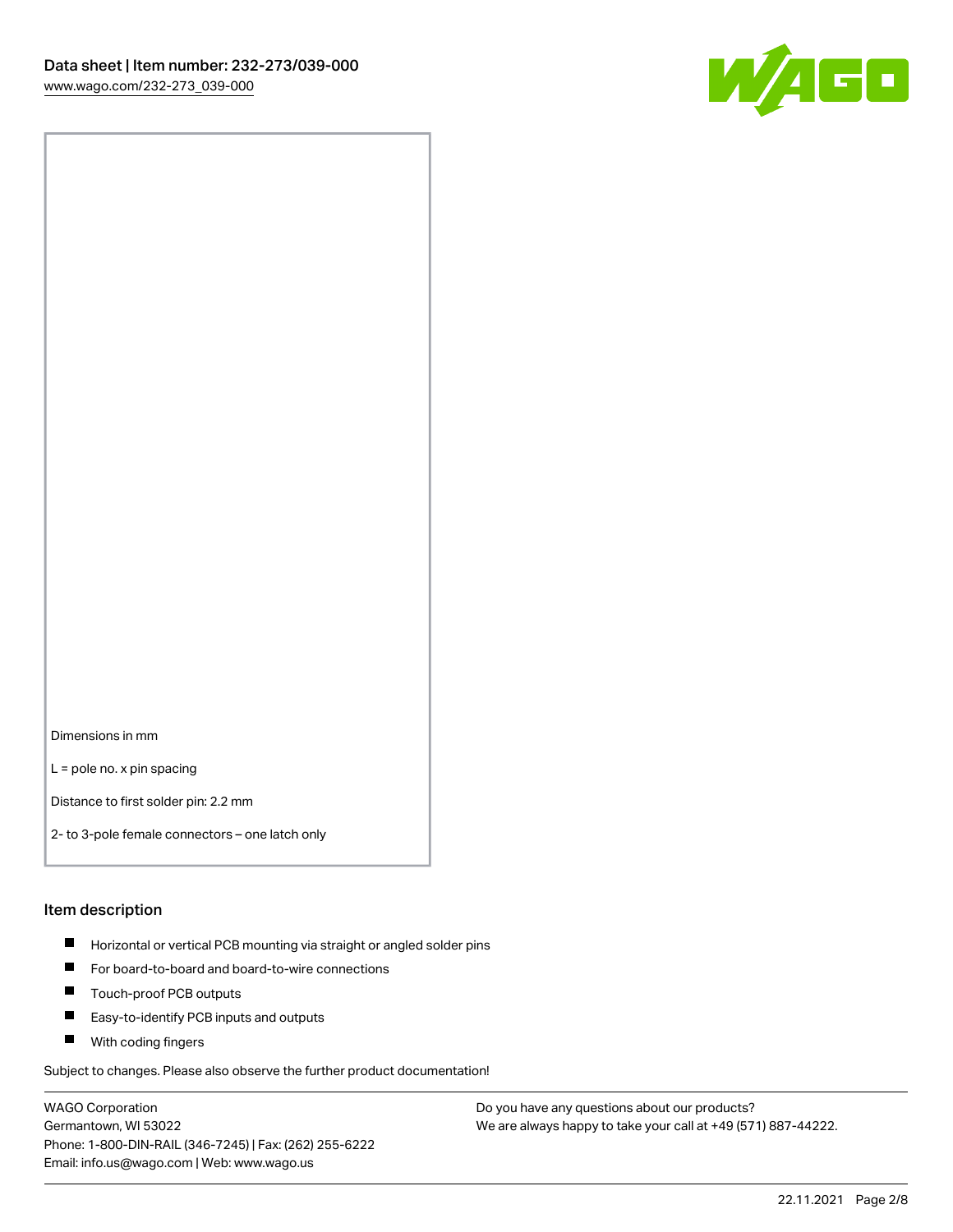

# Data

| Safety information 1 | The <i>MCS – MULTI CONNECTION SYSTEM</i> includes connectors<br>without breaking capacity in accordance with DIN EN 61984. When<br>used as intended, these connectors must not be connected<br>/disconnected when live or under load. The circuit design should<br>ensure header pins, which can be touched, are not live when<br>unmated. |
|----------------------|--------------------------------------------------------------------------------------------------------------------------------------------------------------------------------------------------------------------------------------------------------------------------------------------------------------------------------------------|
| Variants:            | Other pole numbers<br>3.8 mm pin projection for male headers with straight solder pins<br>Gold-plated or partially gold-plated contact surfaces<br>Other versions (or variants) can be requested from WAGO Sales or<br>configured at https://configurator.wago.com/                                                                        |

# Electrical data

## IEC Approvals

| Ratings per                 | IEC/EN 60664-1                                                       |
|-----------------------------|----------------------------------------------------------------------|
| Rated voltage (III / 3)     | 320 V                                                                |
| Rated surge voltage (III/3) | 4 <sub>k</sub> V                                                     |
| Rated voltage (III/2)       | 320 V                                                                |
| Rated surge voltage (III/2) | 4 <sub>k</sub> V                                                     |
| Nominal voltage (II/2)      | 630 V                                                                |
| Rated surge voltage (II/2)  | 4 <sub>k</sub> V                                                     |
| Rated current               | 12A                                                                  |
| Legend (ratings)            | (III / 2) $\triangleq$ Overvoltage category III / Pollution degree 2 |

## UL Approvals

| Approvals per                  | UL 1059 |
|--------------------------------|---------|
| Rated voltage UL (Use Group B) | 300 V   |
| Rated current UL (Use Group B) | 15 A    |
| Rated voltage UL (Use Group D) | 300 V   |
| Rated current UL (Use Group D) | 10 A    |

# Ratings per UL

| Rated voltage UL 1977 | 600 V |
|-----------------------|-------|
| Rated current UL 1977 |       |

Subject to changes. Please also observe the further product documentation!

| <b>WAGO Corporation</b>                                | Do you have any questions about our products?                 |
|--------------------------------------------------------|---------------------------------------------------------------|
| Germantown, WI 53022                                   | We are always happy to take your call at +49 (571) 887-44222. |
| Phone: 1-800-DIN-RAIL (346-7245)   Fax: (262) 255-6222 |                                                               |
| Email: info.us@wago.com   Web: www.wago.us             |                                                               |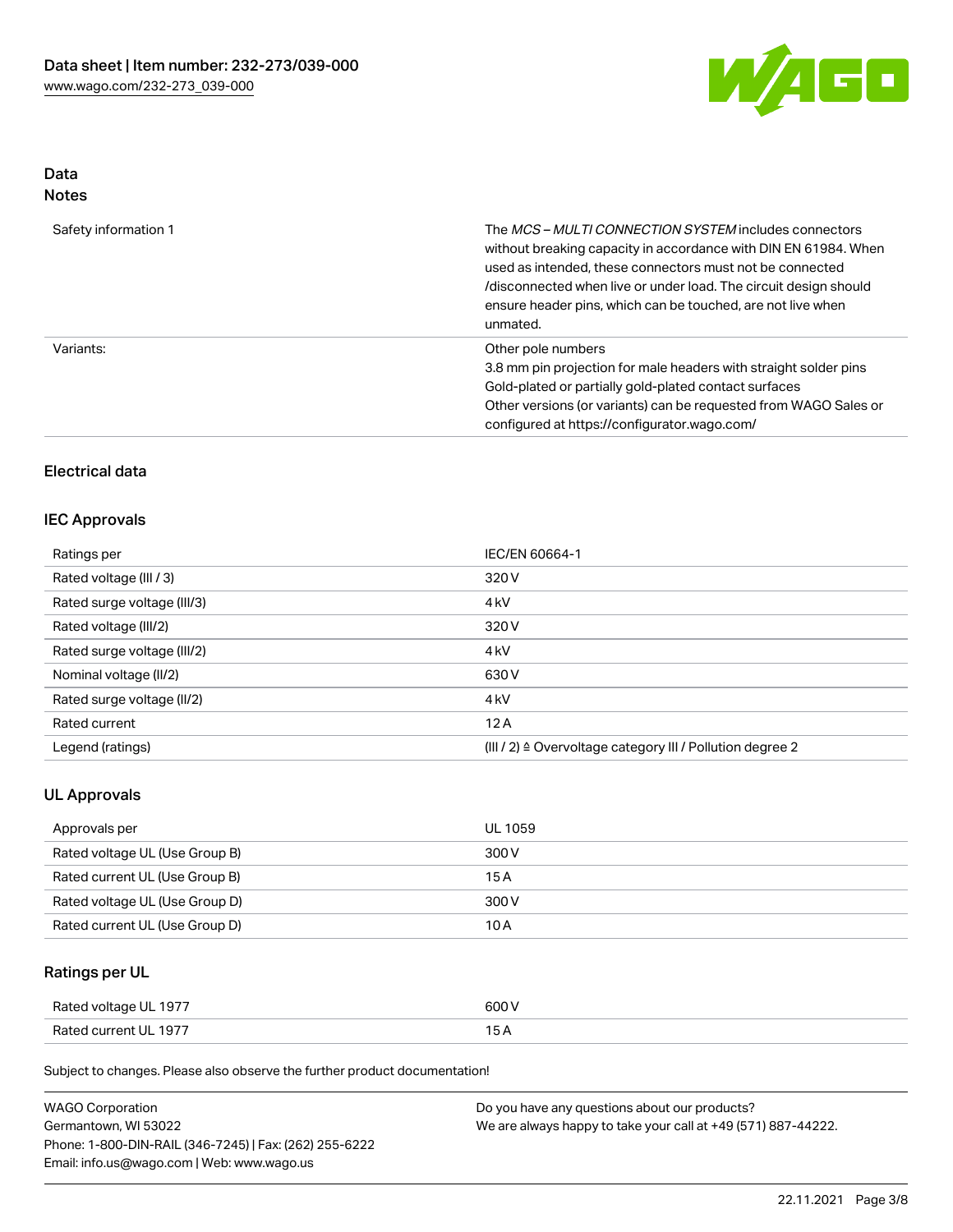

# CSA Approvals

| Approvals per                   | <b>CSA</b>            |  |
|---------------------------------|-----------------------|--|
| Rated voltage CSA (Use Group B) | 300V                  |  |
| Rated current CSA (Use Group B) | 15A                   |  |
| Rated voltage CSA (Use Group D) | 300V                  |  |
| Rated current CSA (Use Group D) | 10A                   |  |
| <b>Connection data</b>          |                       |  |
| Total number of potentials      | 13                    |  |
| Number of connection types      | 1                     |  |
| Number of levels                | $\mathbf{1}$          |  |
| <b>Connection 1</b>             |                       |  |
| Number of poles                 | 13                    |  |
| Physical data                   |                       |  |
| Pin spacing                     | 5.08 mm / 0.2 inch    |  |
| Width                           | 81.84 mm / 3.222 inch |  |
| Height                          | 16.6 mm / 0.654 inch  |  |
| Height from the surface         | 11.6 mm / 0.457 inch  |  |
| Depth                           | 18.25 mm / 0.719 inch |  |
| Solder pin length               | 5 <sub>mm</sub>       |  |
| Solder pin dimensions           | $0.6 \times 1$ mm     |  |

## Plug-in connection

| Contact type (pluggable connector) | Female header |
|------------------------------------|---------------|
| Connector (connection type)        | for PCB       |
| Mismating protection               | No            |
| Mating direction to the PCB        | 0°            |
| Locking of plug-in connection      | locking lever |

# PCB contact

| <b>PCB Contact</b>     |                                            |
|------------------------|--------------------------------------------|
| Solder pin arrangement | over the entire female connector (in-line) |

Subject to changes. Please also observe the further product documentation!

Drilled hole diameter with tolerance  $1.3$   $(+0.1)$  mm

| <b>WAGO Corporation</b>                                | Do you have any questions about our products?                 |
|--------------------------------------------------------|---------------------------------------------------------------|
| Germantown. WI 53022                                   | We are always happy to take your call at +49 (571) 887-44222. |
| Phone: 1-800-DIN-RAIL (346-7245)   Fax: (262) 255-6222 |                                                               |
| Email: info.us@wago.com   Web: www.wago.us             |                                                               |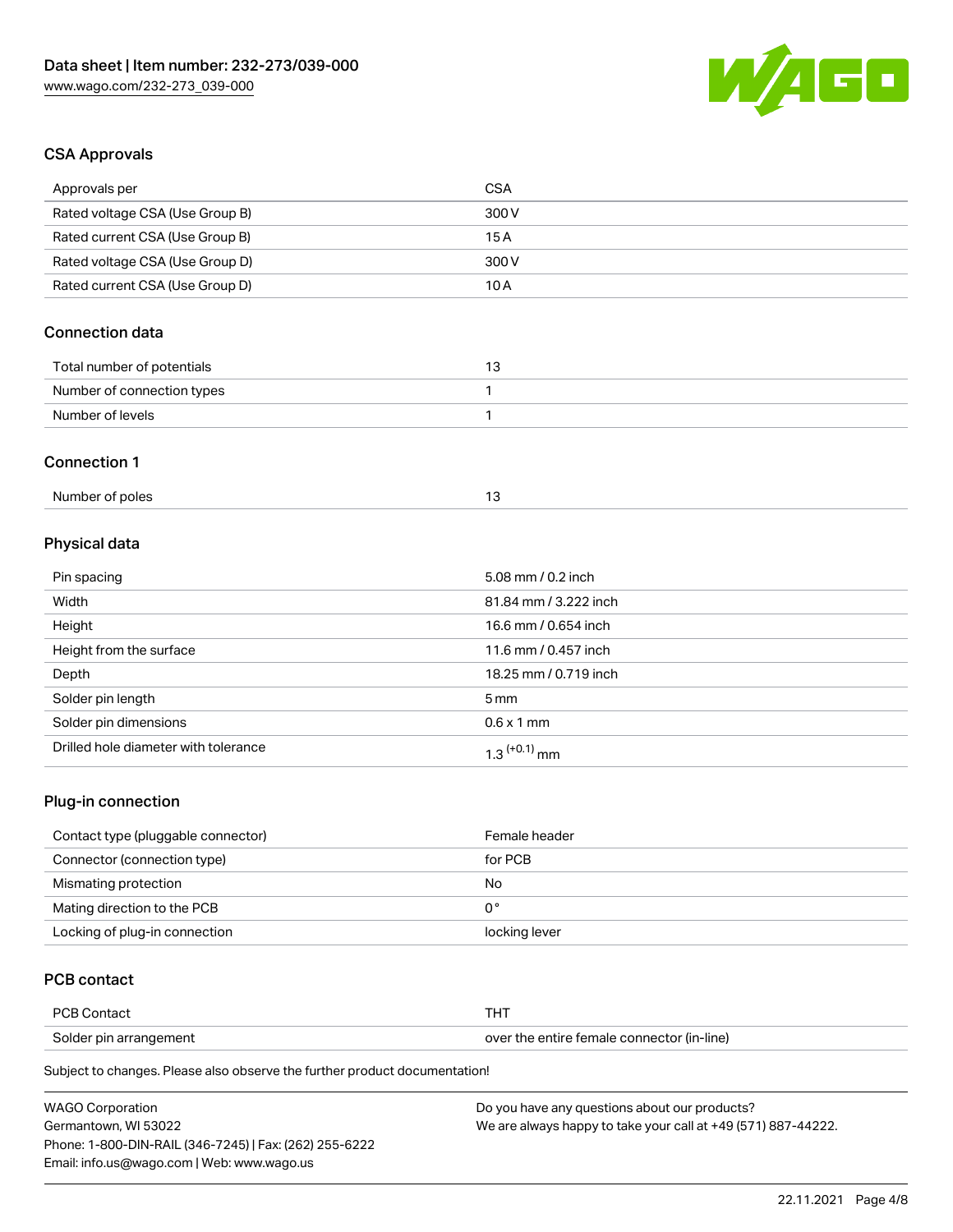

Number of solder pins per potential 1

#### Material data

| Color                       | orange            |
|-----------------------------|-------------------|
| Material group              |                   |
| Insulation material         | Polyamide (PA66)  |
| Flammability class per UL94 | V <sub>0</sub>    |
| Contact material            | Copper alloy      |
| Contact plating             | tin-plated        |
| Fire load                   | 0.211 MJ          |
| Weight                      | 12.1 <sub>g</sub> |

### Environmental requirements

| Limit temperature range<br>. | . +85 °C<br>-60 |  |
|------------------------------|-----------------|--|
|------------------------------|-----------------|--|

## Commercial data

| PU (SPU)              | 25 Stück      |
|-----------------------|---------------|
| Packaging type        | box           |
| Country of origin     | DE            |
| <b>GTIN</b>           | 4050821689447 |
| Customs tariff number | 85366990990   |

## Approvals / Certificates

#### Ship Approvals

| Logo                | Approval                                                | <b>Additional Approval Text</b> | Certificate<br>name                |
|---------------------|---------------------------------------------------------|---------------------------------|------------------------------------|
| ABS.                | <b>ABS</b><br>American Bureau of Shipping               | $\overline{\phantom{0}}$        | $19-$<br>HG15869876-<br><b>PDA</b> |
| <b>BUREAU</b>       | BV<br>Bureau Veritas S.A.                               | IEC 60998                       | 11915/D0 BV                        |
|                     | <b>DNV GL</b><br>Det Norske Veritas, Germanischer Lloyd |                                 | TAE 000016Z                        |
| <b>UL-Approvals</b> |                                                         |                                 | Certificate                        |

Subject to changes. Please also observe the further product documentation!

WAGO Corporation Germantown, WI 53022 Phone: 1-800-DIN-RAIL (346-7245) | Fax: (262) 255-6222 Email: info.us@wago.com | Web: www.wago.us Do you have any questions about our products? We are always happy to take your call at +49 (571) 887-44222.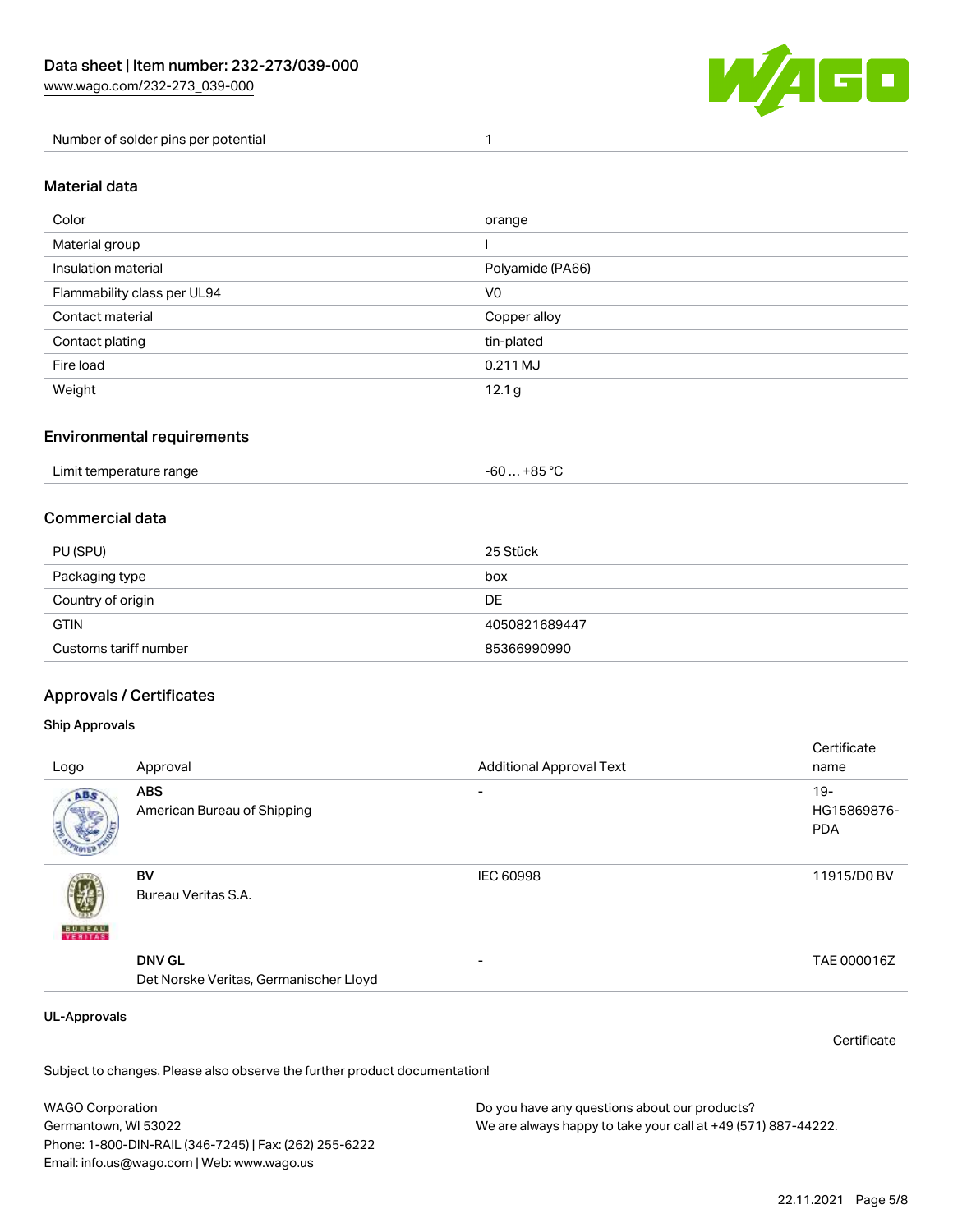## Data sheet | Item number: 232-273/039-000

[www.wago.com/232-273\\_039-000](http://www.wago.com/232-273_039-000)



| Logo                                      | Approval                                             | <b>Additional Approval Text</b> | name                 |
|-------------------------------------------|------------------------------------------------------|---------------------------------|----------------------|
|                                           | UL                                                   | <b>UL 1977</b>                  | E45171               |
|                                           | UL International Germany GmbH                        |                                 |                      |
|                                           | <b>UR</b>                                            | <b>UL 1059</b>                  | E45172               |
|                                           | Underwriters Laboratories Inc.                       |                                 |                      |
|                                           |                                                      |                                 |                      |
|                                           |                                                      |                                 |                      |
|                                           | Item no.231-643                                      |                                 | www.wago.com/231-643 |
|                                           | Male connector; 13-pole; Pin spacing 5.08 mm; orange |                                 |                      |
|                                           | <b>Optional accessories</b>                          |                                 |                      |
| Counterpart<br><b>Testing accessories</b> |                                                      |                                 |                      |
| Testing accessories                       |                                                      |                                 |                      |

#### Downloads Documentation

| <b>Additional Information</b> |            |               |          |
|-------------------------------|------------|---------------|----------|
| Technical explanations        | 2019 Apr 3 | pdf<br>2.0 MB | Download |
|                               |            |               |          |

#### CAD files

## CAD data

| 2D/3D Models 232-273/039-000                                                                                                                                           | URL | Download |
|------------------------------------------------------------------------------------------------------------------------------------------------------------------------|-----|----------|
| <b>PCB Design</b>                                                                                                                                                      |     |          |
| Symbol and Footprint 232-273/039-000                                                                                                                                   | URL | Download |
| CAx data for your PCB design, consisting of "schematic symbols and PCB footprints",<br>allow easy integration of the WAGO component into your development environment. |     |          |

Subject to changes. Please also observe the further product documentation!

WAGO Corporation Germantown, WI 53022 Phone: 1-800-DIN-RAIL (346-7245) | Fax: (262) 255-6222 Email: info.us@wago.com | Web: www.wago.us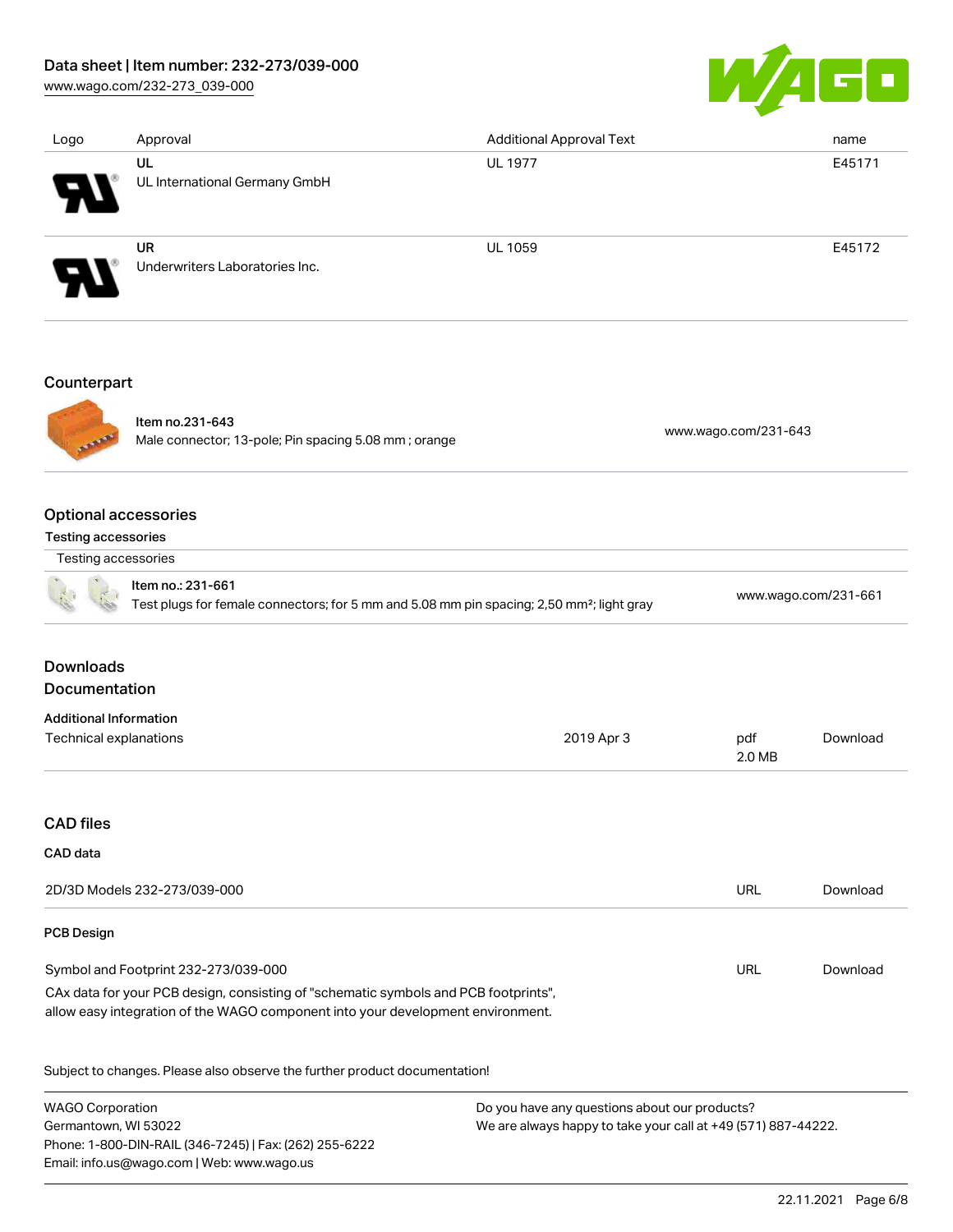#### Supported formats:

- $\blacksquare$ Accel EDA 14 & 15
- $\blacksquare$ Altium 6 to current version
- $\blacksquare$ Cadence Allegro
- $\blacksquare$ **DesignSpark**
- $\blacksquare$ Eagle Libraries
- $\blacksquare$ KiCad
- $\blacksquare$ Mentor Graphics BoardStation
- $\blacksquare$ Mentor Graphics Design Architect
- $\blacksquare$ Mentor Graphics Design Expedition 99 and 2000
- $\blacksquare$ OrCAD 9.X PCB and Capture
- $\blacksquare$ PADS PowerPCB 3, 3.5, 4.X, and 5.X
- $\blacksquare$ PADS PowerPCB and PowerLogic 3.0
- $\blacksquare$ PCAD 2000, 2001, 2002, 2004, and 2006
- $\blacksquare$ Pulsonix 8.5 or newer
- $\blacksquare$ STL
- 3D STEP П
- П TARGET 3001!
- $\blacksquare$ View Logic ViewDraw
- П Quadcept
- Zuken CadStar 3 and 4  $\blacksquare$
- Zuken CR-5000 and CR-8000 П

#### PCB Component Libraries (EDA), PCB CAD Library Ultra Librarian

| CAE data                                                                                                   |     |          |
|------------------------------------------------------------------------------------------------------------|-----|----------|
| ZUKEN Portal 232-273/039-000                                                                               | URL | Download |
|                                                                                                            |     |          |
| <b>Environmental Product Compliance</b>                                                                    |     |          |
| <b>Compliance Search</b>                                                                                   |     |          |
| Environmental Product Compliance 232-273/039-000                                                           | URL | Download |
| THT female header; angled; Pin spacing 5.08 mm; 13-pole; Locking lever; 0.6 x 1.0<br>mm solder pin; orange |     |          |

Subject to changes. Please also observe the further product documentation!

WAGO Corporation Germantown, WI 53022 Phone: 1-800-DIN-RAIL (346-7245) | Fax: (262) 255-6222 Email: info.us@wago.com | Web: www.wago.us